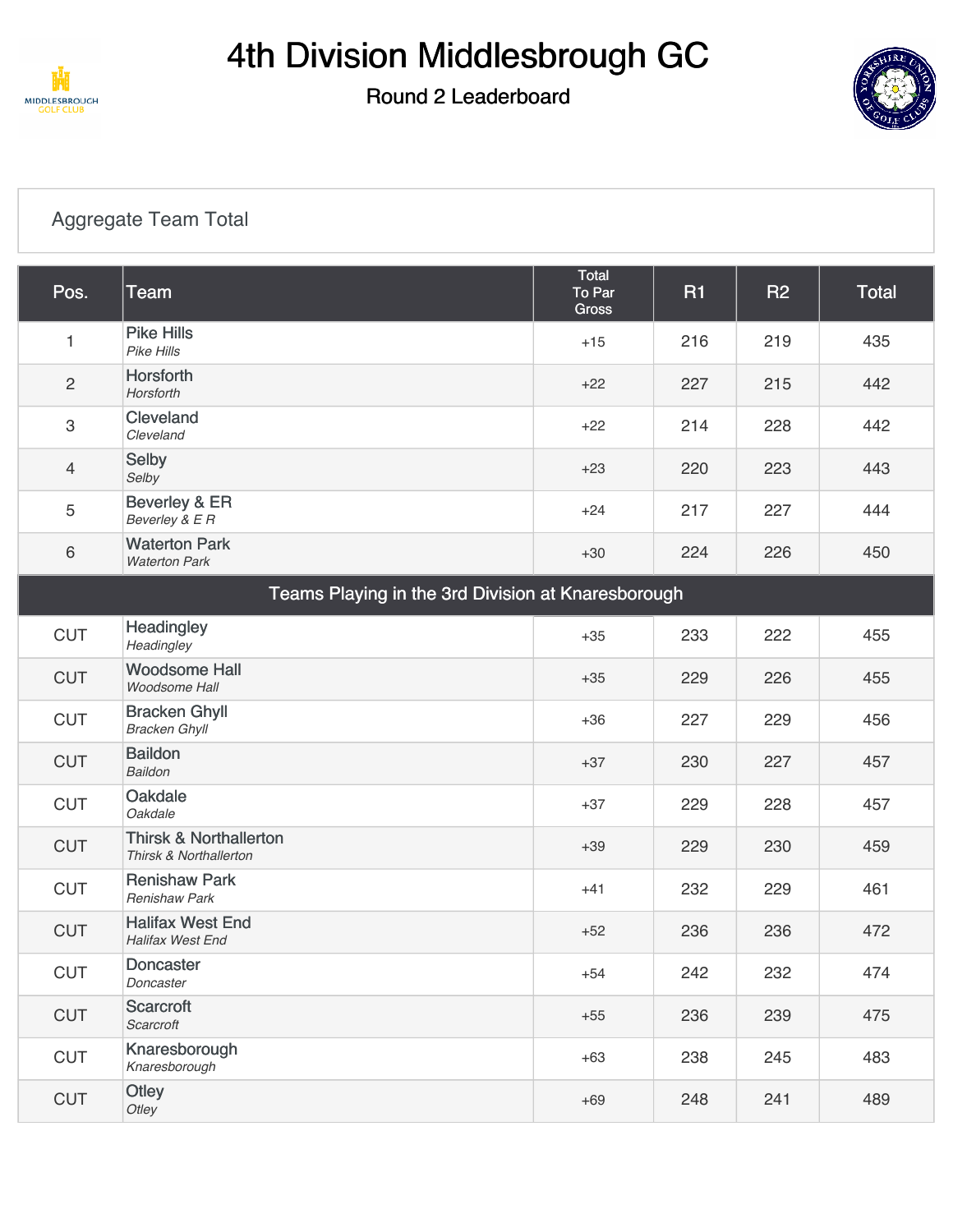

## Round 2 Leaderboard



#### [Individual Gross aggregate](https://cdn2.golfgenius.com/v2tournaments/7027100379212970825?called_from=&round_index=2)

| Pos.             | Player                                           | Total<br>To Par<br><b>Gross</b> | <b>R1</b> | <b>R2</b> | <b>Total</b><br><b>Gross</b> |
|------------------|--------------------------------------------------|---------------------------------|-----------|-----------|------------------------------|
| $\mathbf{1}$     | <b>Cameron Wallace</b><br>Cleveland              | $-2$                            | 69        | 69        | 138                          |
| $\sqrt{2}$       | <b>Alistair Smith</b><br>Pike Hills              | E                               | 72        | 68        | 140                          |
| $\mathbf{3}$     | <b>Jake Sowden</b><br>Selby                      | E                               | 71        | 69        | 140                          |
| $\overline{4}$   | <b>Richard Fawcett</b><br>Thirsk & Northallerton | $+1$                            | 71        | 70        | 141                          |
| $\sqrt{5}$       | <b>Steve Martin</b><br>Halifax West End          | $+2$                            | 72        | 70        | 142                          |
| $\,6\,$          | <b>Simon Hurd</b><br>Horsforth                   | $+3$                            | 74        | 69        | 143                          |
| $\overline{7}$   | <b>Michael Robson</b><br>Oakdale                 | $+4$                            | 72        | 72        | 144                          |
| $\, 8$           | <b>Neil Burnley</b><br>Beverley & E R            | $+5$                            | 72        | 73        | 145                          |
| $\boldsymbol{9}$ | <b>William Adamson</b><br>Pike Hills             | $+5$                            | 69        | 76        | 145                          |
| $10$             | <b>Ian Martin</b><br><b>Baildon</b>              | $+6$                            | 78        | 68        | 146                          |
| 11               | <b>Richard Norton</b><br>Beverley & E R          | $+6$                            | 72        | 74        | 146                          |
| 12               | <b>Jack Lampkin</b><br><b>Bracken Ghyll</b>      | $+6$                            | 71        | 75        | 146                          |
| 13               | <b>Bradley Schmulian</b><br>Headingley           | $+7$                            | 77        | 70        | 147                          |
| 14               | <b>Liam Bennett</b><br>Horsforth                 | $+7$                            | 74        | 73        | 147                          |
| 15               | Sam Millington<br>Cleveland                      | $+7$                            | 74        | 73        | 147                          |
| 16               | <b>Ben Rhodes</b><br>Headingley                  | $+8$                            | 76        | 72        | 148                          |
| 17               | Kyle Johnson-Rolfe<br>Doncaster                  | $+8$                            | 76        | 72        | 148                          |
| 18               | <b>Tom Hirst</b><br><b>Waterton Park</b>         | $+8$                            | 74        | 74        | 148                          |
| 19               | <b>Robert Pettican</b><br>Scarcroft              | $+8$                            | 72        | 76        | 148                          |
| 20               | <b>Andrew Westwell</b><br>Selby                  | $+8$                            | 72        | 76        | 148                          |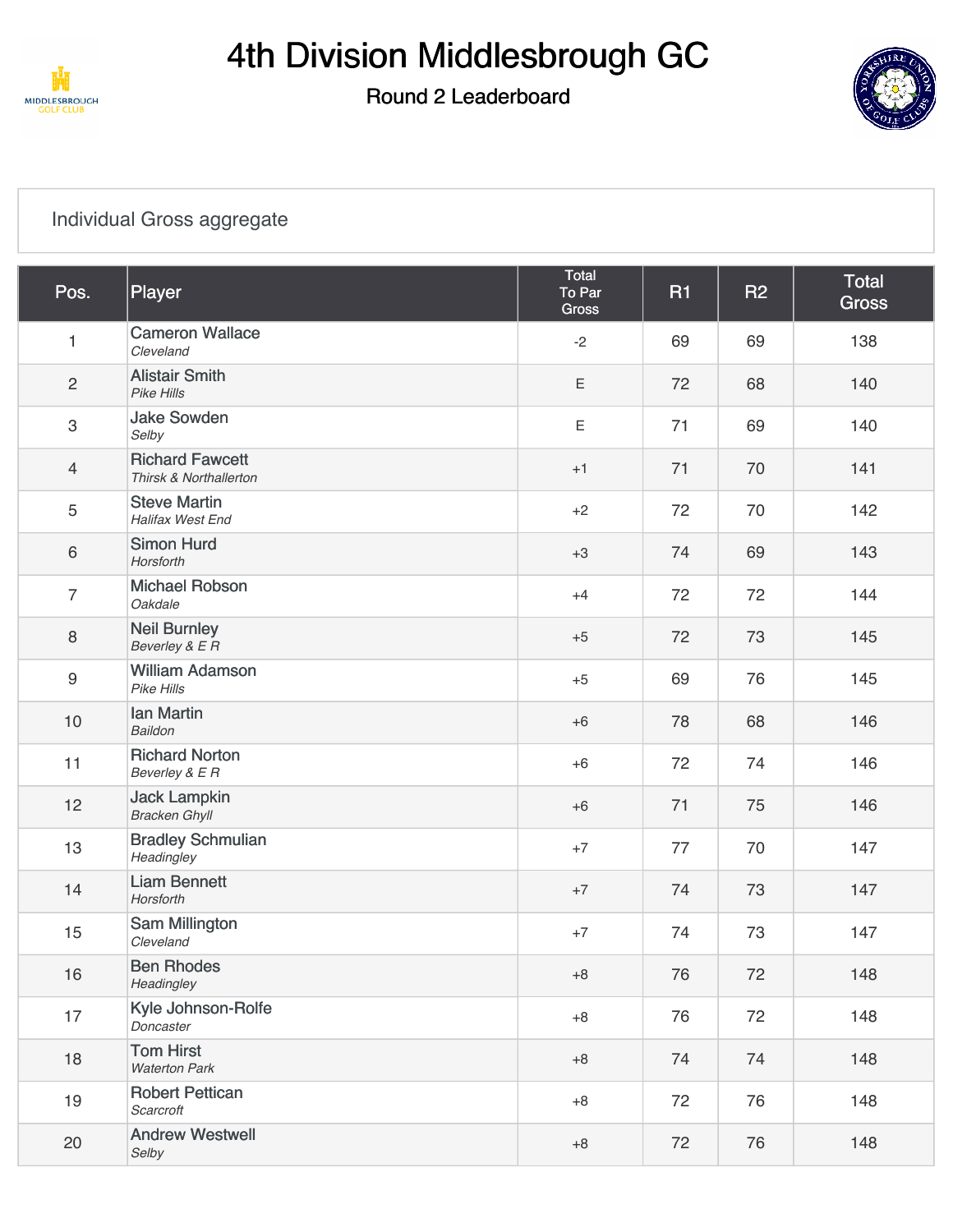

## 4th Division Middlesbrough GC

### Round 2 Leaderboard



| 21 | <b>Jack Owen</b><br><b>Waterton Park</b>         | $+9$  | 73 | 76 | 149 |
|----|--------------------------------------------------|-------|----|----|-----|
| 22 | <b>Scott Brown</b><br>Oakdale                    | $+9$  | 73 | 76 | 149 |
| 23 | <b>Henry Croft</b><br><b>Bracken Ghyll</b>       | $+10$ | 76 | 74 | 150 |
| 24 | <b>Seb Crabtree</b><br>Woodsome Hall             | $+10$ | 75 | 75 | 150 |
| 25 | <b>Chris Lone</b><br>Pike Hills                  | $+10$ | 75 | 75 | 150 |
| 26 | Sam Ord<br><b>Renishaw Park</b>                  | $+10$ | 74 | 76 | 150 |
| 27 | <b>Marc Read</b><br>Horsforth                    | $+12$ | 79 | 73 | 152 |
| 28 | <b>Sam Buckle</b><br><b>Renishaw Park</b>        | $+12$ | 78 | 74 | 152 |
| 29 | <b>Matthew Broadbent</b><br>Woodsome Hall        | $+12$ | 77 | 75 | 152 |
| 30 | <b>Robert Scollick</b><br>Woodsome Hall          | $+13$ | 77 | 76 | 153 |
| 31 | <b>Ross Greenwood</b><br><b>Waterton Park</b>    | $+13$ | 77 | 76 | 153 |
| 32 | <b>Mike Robson</b><br>Beverley & E R             | $+13$ | 73 | 80 | 153 |
| 33 | <b>Carl Peirson</b><br>Knaresborough             | $+14$ | 79 | 75 | 154 |
| 34 | <b>Martin Simpson</b><br>Selby                   | $+15$ | 77 | 78 | 155 |
| 35 | <b>Andy Couzens</b><br>Baildon                   | $+15$ | 76 | 79 | 155 |
| 36 | <b>Anthony Towse</b><br>Thirsk & Northallerton   | $+16$ | 80 | 76 | 156 |
| 37 | <b>Richard Buck</b><br>Baildon                   | $+16$ | 76 | 80 | 156 |
| 38 | <b>Matthew Robinson</b><br>Cleveland             | $+17$ | 71 | 86 | 157 |
| 39 | <b>Scott Armstrong</b><br><b>Renishaw Park</b>   | $+19$ | 80 | 79 | 159 |
| 40 | <b>Matthew Fowler</b><br>Knaresborough           | $+19$ | 79 | 80 | 159 |
| 41 | <b>Robert Beattie</b><br>Halifax West End        | $+20$ | 84 | 76 | 160 |
| 42 | <b>Jonathon Reynolds</b><br><b>Bracken Ghyll</b> | $+20$ | 80 | 80 | 160 |
| 43 | <b>Jon Hall</b><br>Headingley                    | $+20$ | 80 | 80 | 160 |
| 44 | <b>Sion Blears</b><br>Otley                      | $+21$ | 85 | 76 | 161 |